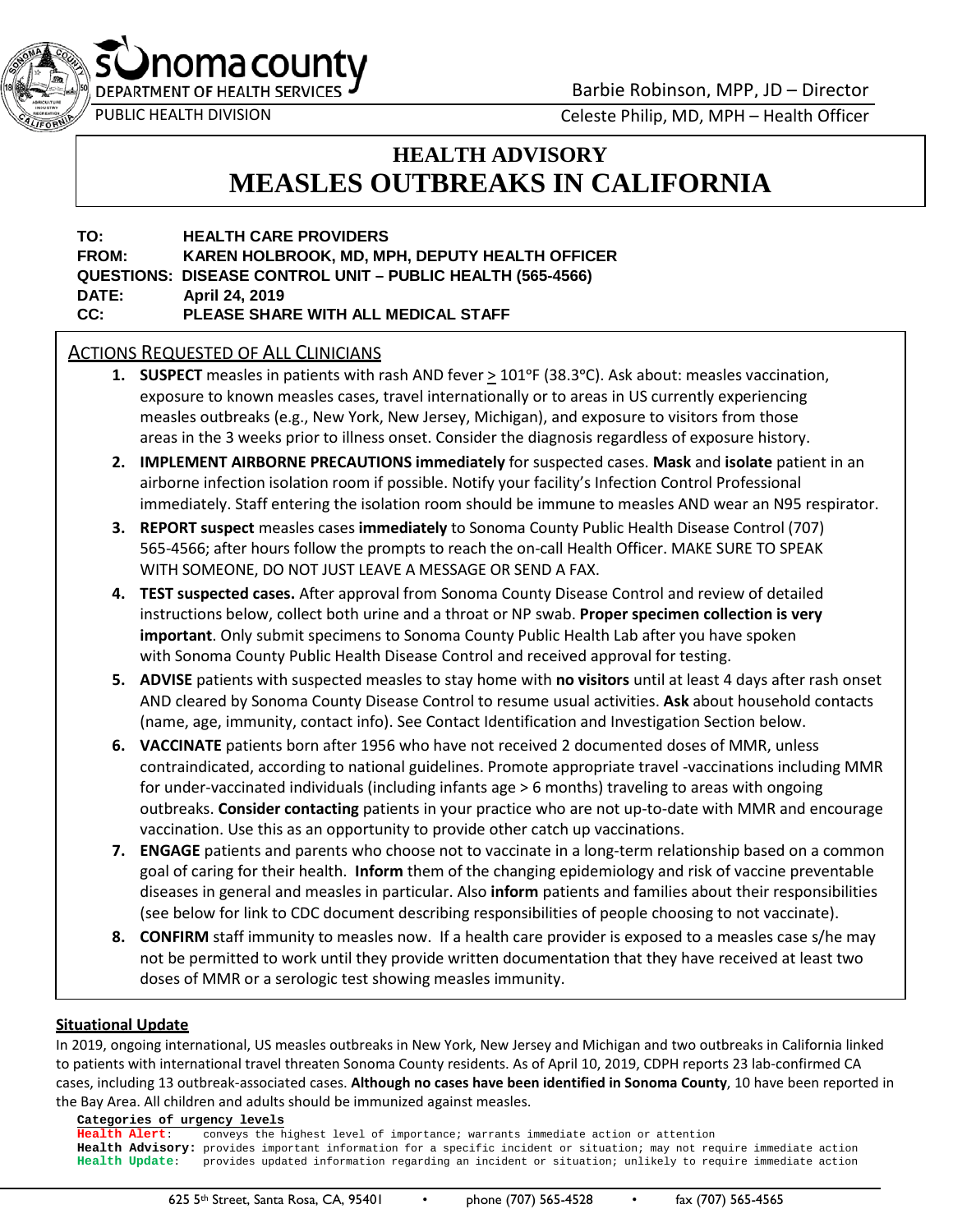# **Clinical Presentation**

 Measles should be suspected in patients with a rash and fever. The fever typically exceeds 101F, precedes rash onset, peaks on days 2 or 3 after rash onset, and can persist with secondary infection. The rash typically starts on the forehead be less intense and not spread to the entire body. It is typically erythematous, maculopapular, and progresses to confluence in the same order as the spread of the rash. Confluence is most prominent on the face. The rash typically: clears on the third or fourth day in the same order it appeared (duration is 6-7 days, but sometimes less in vaccinated people), is initially red and blanches with pressure, then fades to a coppery appearance, and finally to a brownish discoloration that does not blanch with pressure, does not itch until at least the fourth day after onset. The rash is preceded by at least one of the prodromal 3 C's: cough, coryza (runny nose) and conjunctivitis, white (Koplik) spots in the mouth early in illness, and significant malaise (especially for children). Vaccinated individuals may have a milder illness. For a succinct clinical summary with pictures of rashes from measles and other illnesses see our "At a Glance" document: media, diarrhea, pneumonia, encephalitis, and even death, especially in very young or immune compromised patients. A mild vaccine reaction with rash and low grade fever may occur in children within two weeks after receiving the first MMR dose. For additional information including clinical guidance see the CDPH measles webpage: [https://www.cdph.ca.gov/Programs/CID/DCDC/Pages/Immunization/measles.aspx#](https://www.cdph.ca.gov/Programs/CID/DCDC/Pages/Immunization/measles.aspx) at the hairline and behind the ears and then spreads downward to the rest of the body. In vaccinated people the rash may http://sonomacounty.ca.gov/Health/Public[-Health/Disease-Control/Health-Provider-Alerts/.](http://sonomacounty.ca.gov/Health/Public-Health/Disease-Control/Health-Provider-Alerts/) Measles can also cause otitis

# **Infection Control**

 Prepare staff to recognize potential measles cases and to limit the spread of measles. This includes protocols for measles patients in an airborne infection isolation room if available; otherwise, place in a private room with the door closed. Additional strategies can include seeing patients in locations which are not in use or scheduling the visit at the end of the day. Depending on the number of air changes per hour (see CDPH Healthcare Facility Infection Control Recommendations at link below) do not use the examination room for up to one hour after the possibly infectious patient leaves. Healthcare workers (HCW) who enter the room should have documented immunity (2 doses MMR or laboratory evidence of immunity by measles IgG) and should use an N95 respirator or higher level of protection. Limit movement and transport of the patient for tests; if essential, mask the patient and notify receiving location of the patient's suspected diagnosis. Note the times and locations where the patient was present, and obtain the names of all staff, patients, and visitors who were in those locations during the time the suspect measles patient was in the facility and for one hour after the patient left. If measles is confirmed in the patient, exposed individuals will require immunity assessment. For additional guidance: managing patients who call ahead to share that they have a fever and rash. Immediately mask and isolate suspect

 [HCFacilityICRecs.pdf](https://www.cdph.ca.gov/Programs/CID/DCDC/CDPH%20Document%20Library/Immunization/Measles-HCFacilityICRecs.pdf) [https://www.cdph.ca.gov/Programs/CID/DCDC/CDPH%20Document%20Library/Immunization/Measles](https://www.cdph.ca.gov/Programs/CID/DCDC/CDPH%20Document%20Library/Immunization/Measles-HCFacilityICRecs.pdf)-

# **Report and Test Suspected Cases**

 Call Sonoma County Public Health Disease Control at (707) 565-4566 immediately to report suspected cases (after hours follow prompts to reach the on-call Health Officer). Do not wait for lab confirmation. Confer with Sonoma County For patients presenting < 7 days after rash onset PCR testing rather than serologic testing is recommended. Disease Control and, if approved for testing, collect specimens ASAP for expedited testing by the Public Health Lab.

- 1. Respiratory swab for PCR: a throat swab is preferred (nasopharyngeal swab is acceptable), collected on a synthetic (e.g., Dacron, rayon, or polyester) swab only and placed in 2-3 ml of Viral Transport Media (VTM). Do not use Amies or other bacterial media. Store and ship at 2°-8°C. Collect within 2 weeks of rash onset.
- 2. Urine for PCR: collect 10-50 ml from the first part of the urine stream in a sterile cup. Centrifuge at 500-600 x g for 10 minutes at 4°C. Re-suspend the pellet in 2-3 ml of VTM. Store and ship at -70**°**C or colder. If unable to process specimen, store and ship the entire sample at 2°-8°C. Collect within 2 weeks of rash onset.
- days after rash onset this testing may be appropriate. Collect 7-10 ml of blood in a red top or serum separator tube. NOTE: capillary blood (finger or heel stick) can be used for pediatric patients, if necessary; at least 3-5 3. Serum measles IgM is not the preferred method of testing for acute cases, however for patients presenting > 7 capillary tubes). Serum collected prior to 72 hours after rash onset may be falsely negative.
- 4. Serum IgG testing can be done on case contacts to determine prior exposure to the virus.